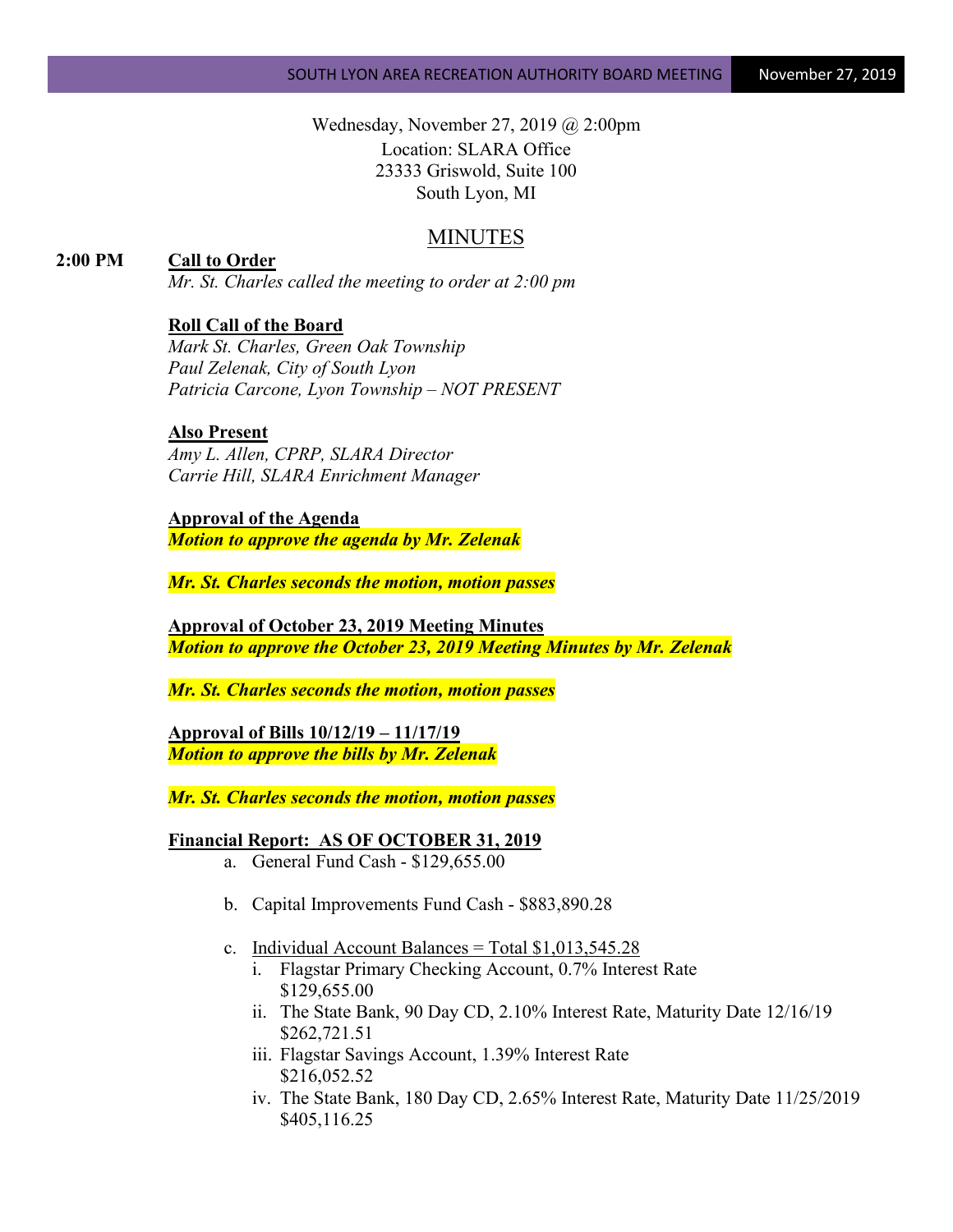# **Correspondence**

*None*

**"Call to the Public"** *None*

#### **I) Old Business**

- **1. SLARA Office Updates**
	- **a. SLARA Staff Meeting Minutes**
	- **b. Special Events**
		- **i. Mom/Son Bowling, Daddy/Daughter Bowling & Spa Night Wrap**
		- **ii. Candy Cane Hunt – Saturday, December 7, 10 am**
		- **iii. Cookie Decorating – Friday, December 13, 6 pm**
		- **iv. Freezing Fun Softball Tournament – Saturday, February 15, 9 am – 3 pm**
		- **v. Daddy/Daughter Dance – Saturday, February 22, 3-5 pm & 6:30 – 8:30 pm**
		- **vi. Mom/Son 80's Party – Friday, March 20, 6:30 – 8:30 pm**
		- **vii. Egg Hunt in the Pool – Saturday, March 28, 1 pm**

#### **II) New Business**

- **1. NRPA Conference Wrap – Carrie Hill, SLARA Enrichment Manger** *See packet*
- **2. Consider Resolution 19-008, to recast the 2019-2020 SLARA FY Budget in a format that matches the annual audit report**

**Motion by Mr. Zelenak, second by Mr. St. Charles**

**Resolution 19-008, to recast the 2019-2020 SLARA FY Budget in a format that matches the annual audit report**

| <b>Roll Call Vote:</b> | <b>Ayes:</b>   | <b>Mr. St. Charles, Mr. Zelenak</b> |
|------------------------|----------------|-------------------------------------|
|                        | Nays:          | <b>None</b>                         |
|                        | <b>Absent:</b> | <b>Ms. Carcone</b>                  |

#### **RESOLUTION APPROVED**

- **3. The State Bank – CD Renewal Recommendations**
	- **a. The State Bank CD that matured on 11/25/19 was renewed for 21 days at a 1.68% interest rate. Initial balance is \$410,439.92.**
	- **b. When both CD's mature, recommendation to transfer \$105,989 into the General Fund**
	- **c. Allow the Director to open a CD with the remaining balance of The State Bank CD's that mature on 12/16/19 for a term of no more than 360 days with The State Bank or another financial institution**
- **4. Consider Resolution 19-009, to transfer \$105,989.45 from the Capital Improvements Fund per the budget into the General Fund**

**Motion by Mr. Zelenak, second by Mr. St. Charles**